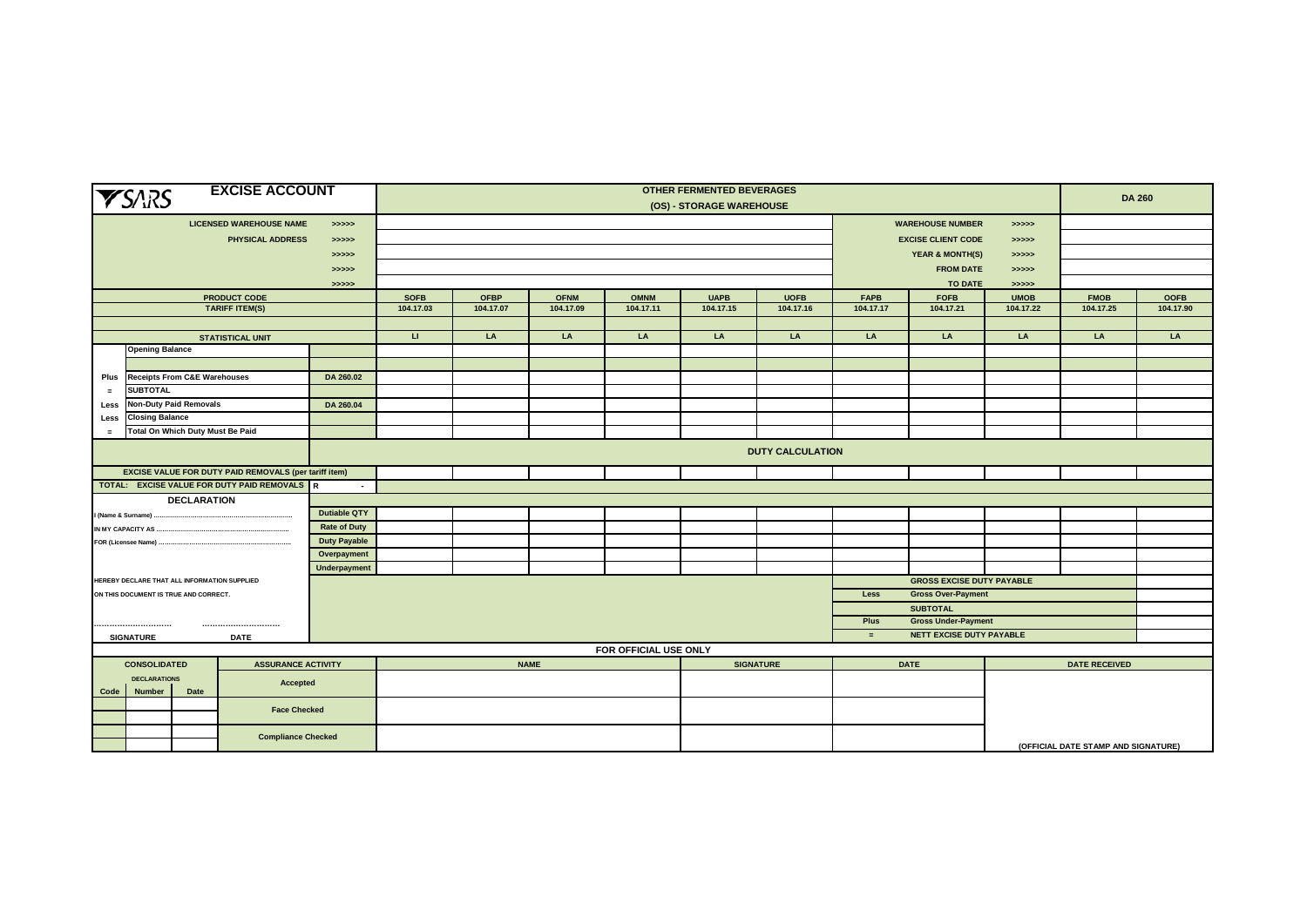|             | <b>EXCISE ACCOUNT SCHEDULE</b><br><b>RECEIPTS FROM C&amp;E WAREHOUSES</b> |                                                   | <b>OTHER FERMENTED BEVERAGES</b><br>(OS) - STORAGE WAREHOUSE |                                                            |             |             |             |             |             |                           |             | DA 260.02   |             |  |  |
|-------------|---------------------------------------------------------------------------|---------------------------------------------------|--------------------------------------------------------------|------------------------------------------------------------|-------------|-------------|-------------|-------------|-------------|---------------------------|-------------|-------------|-------------|--|--|
|             | <b>LICENSED WAREHOUSE NAME</b>                                            | > >> > > >                                        |                                                              | <b>WAREHOUSE NUMBER</b><br>> >> > > >                      |             |             |             |             |             |                           |             |             |             |  |  |
|             | <b>PHYSICAL ADDRESS</b>                                                   | > >> > >                                          |                                                              |                                                            |             |             |             |             |             | <b>EXCISE CLIENT CODE</b> |             |             |             |  |  |
|             |                                                                           | > >> > > >                                        |                                                              |                                                            |             |             |             |             |             |                           |             |             |             |  |  |
|             |                                                                           | > >> > > >                                        |                                                              | <b>YEAR &amp; MONTH(S)</b><br>> >> > ><br><b>FROM DATE</b> |             |             |             |             |             |                           |             |             |             |  |  |
|             |                                                                           | > >> > > >                                        |                                                              | > >> > ><br>TO DATE<br>> >> > >                            |             |             |             |             |             |                           |             |             |             |  |  |
|             | <b>PRODUCT CODE</b>                                                       |                                                   | <b>SOFB</b>                                                  | <b>OFBP</b>                                                | <b>OFNM</b> | <b>OMNM</b> | <b>UAPB</b> | <b>UOFB</b> | <b>FAPB</b> | <b>FOFB</b>               | <b>UMOB</b> | <b>FMOB</b> | <b>OOFB</b> |  |  |
|             | TARIFF ITEM(S)                                                            |                                                   | 104.17.03                                                    | 104.17.07                                                  | 104.17.09   | 104.17.11   | 104.17.15   | 104.17.16   | 104.17.17   | 104.17.21                 | 104.17.22   | 104.17.25   | 104.17.90   |  |  |
|             |                                                                           |                                                   |                                                              |                                                            |             |             |             |             |             |                           |             |             |             |  |  |
|             | <b>STATISTICAL UNIT</b>                                                   |                                                   | $\mathbf{u}$                                                 | LA                                                         | LA          | LA          | LA          | LA          | LA          | LA                        | LA          | LA          | LA          |  |  |
|             | <b>SUPPORTING DOCUMENTS</b>                                               |                                                   |                                                              |                                                            |             |             |             |             |             |                           |             |             |             |  |  |
|             | (Official Declarations / Commercial Documents)                            |                                                   |                                                              |                                                            |             |             |             |             |             |                           |             |             |             |  |  |
| <b>TYPE</b> | <b>NUMBER</b>                                                             | <b>DATE</b>                                       |                                                              |                                                            |             |             |             |             |             |                           |             |             |             |  |  |
|             |                                                                           | SUBTOTALS BROUGHT FORWARD FROM PREVIOUS DA 260.02 |                                                              |                                                            |             |             |             |             |             |                           |             |             |             |  |  |
|             |                                                                           |                                                   |                                                              |                                                            |             |             |             |             |             |                           |             |             |             |  |  |
|             |                                                                           |                                                   |                                                              |                                                            |             |             |             |             |             |                           |             |             |             |  |  |
|             |                                                                           |                                                   |                                                              |                                                            |             |             |             |             |             |                           |             |             |             |  |  |
|             |                                                                           |                                                   |                                                              |                                                            |             |             |             |             |             |                           |             |             |             |  |  |
|             |                                                                           |                                                   |                                                              |                                                            |             |             |             |             |             |                           |             |             |             |  |  |
|             |                                                                           |                                                   |                                                              |                                                            |             |             |             |             |             |                           |             |             |             |  |  |
|             |                                                                           |                                                   |                                                              |                                                            |             |             |             |             |             |                           |             |             |             |  |  |
|             |                                                                           |                                                   |                                                              |                                                            |             |             |             |             |             |                           |             |             |             |  |  |
|             |                                                                           |                                                   |                                                              |                                                            |             |             |             |             |             |                           |             |             |             |  |  |
|             |                                                                           |                                                   |                                                              |                                                            |             |             |             |             |             |                           |             |             |             |  |  |
|             |                                                                           |                                                   |                                                              |                                                            |             |             |             |             |             |                           |             |             |             |  |  |
|             |                                                                           |                                                   |                                                              |                                                            |             |             |             |             |             |                           |             |             |             |  |  |
|             |                                                                           |                                                   |                                                              |                                                            |             |             |             |             |             |                           |             |             |             |  |  |
|             |                                                                           |                                                   |                                                              |                                                            |             |             |             |             |             |                           |             |             |             |  |  |
|             |                                                                           |                                                   |                                                              |                                                            |             |             |             |             |             |                           |             |             |             |  |  |
|             |                                                                           |                                                   |                                                              |                                                            |             |             |             |             |             |                           |             |             |             |  |  |
|             |                                                                           |                                                   |                                                              |                                                            |             |             |             |             |             |                           |             |             |             |  |  |
|             |                                                                           |                                                   |                                                              |                                                            |             |             |             |             |             |                           |             |             |             |  |  |
|             |                                                                           |                                                   |                                                              |                                                            |             |             |             |             |             |                           |             |             |             |  |  |
|             |                                                                           | SUBTOTALS CARRIED FORWARD TO NEXT DA 260.02       |                                                              |                                                            |             |             |             |             |             |                           |             |             |             |  |  |
|             |                                                                           | <b>GRAND TOTALS CARRIED FORWARD TO DA 260</b>     |                                                              |                                                            |             |             |             |             |             |                           |             |             |             |  |  |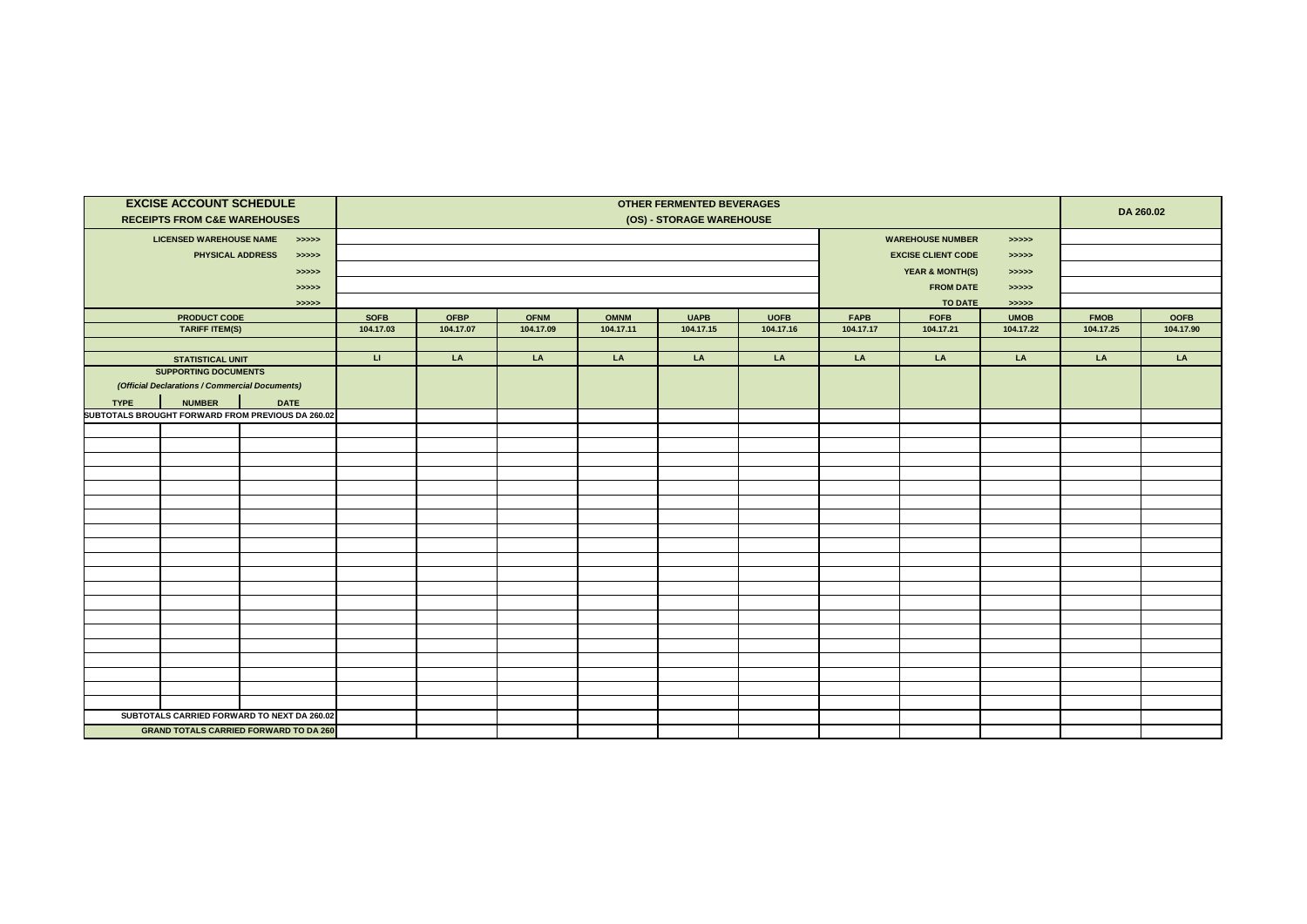| <b>EXCISE ACCOUNT SCHEDULE</b><br>SUMMARY OF NON-DUTY PAID REMOVALS                                                                   |                         |                               |       | <b>OTHER FERMENTED BEVERAGES</b><br>(OS) - STORAGE WAREHOUSE |                          |             |                                  |             |                           |             |             |             | DA 260.04   |             |  |
|---------------------------------------------------------------------------------------------------------------------------------------|-------------------------|-------------------------------|-------|--------------------------------------------------------------|--------------------------|-------------|----------------------------------|-------------|---------------------------|-------------|-------------|-------------|-------------|-------------|--|
|                                                                                                                                       |                         | LICENSED WAREHOUSE NAME >>>>> |       |                                                              |                          |             | <b>WAREHOUSE NUMBER</b><br>>>>>> |             |                           |             |             |             |             |             |  |
| PHYSICAL ADDRESS >>>>>                                                                                                                |                         |                               |       | <b>EXCISE CLIENT CODE</b><br>> >> > >                        |                          |             |                                  |             |                           |             |             |             |             |             |  |
|                                                                                                                                       |                         |                               | >>>>> |                                                              | YEAR & MONTH(S)<br>>>>>> |             |                                  |             |                           |             |             |             |             |             |  |
|                                                                                                                                       |                         |                               | >>>>> |                                                              |                          |             |                                  |             | <b>FROM DATE</b>          |             |             |             |             |             |  |
|                                                                                                                                       |                         |                               | >>>>> |                                                              |                          |             |                                  |             | >>>>><br>TO DATE<br>>>>>> |             |             |             |             |             |  |
| <b>PRODUCT CODE</b>                                                                                                                   |                         |                               |       | <b>SOFB</b>                                                  | <b>OFBP</b>              | <b>OFNM</b> | <b>OMNM</b>                      | <b>UAPB</b> | <b>UOFB</b>               | <b>FAPB</b> | <b>FOFB</b> | <b>UMOB</b> | <b>FMOB</b> | <b>OOFB</b> |  |
|                                                                                                                                       | <b>TARIFF ITEM(S)</b>   |                               |       | 104.17.03                                                    | 104.17.07                | 104.17.09   | 104.17.11                        | 104.17.15   | 104.17.16                 | 104.17.17   | 104.17.21   | 104.17.22   | 104.17.25   | 104.17.90   |  |
|                                                                                                                                       |                         |                               |       |                                                              |                          |             |                                  |             |                           |             |             |             |             |             |  |
|                                                                                                                                       | <b>STATISTICAL UNIT</b> |                               |       | $\mathbf{H}$                                                 | LA                       | LA          | LA                               | LA          | LA                        | LA          | LA          | LA          | LA          | LA          |  |
| <b>SUPPORTING DOCUMENT</b><br><b>REBATED REMOVALS</b><br><b>NUMBER</b><br><b>DATE</b><br><b>TYPE</b><br><b>SCHEDULE 6 REBATE ITER</b> |                         |                               |       |                                                              |                          |             |                                  |             |                           |             |             |             |             |             |  |
|                                                                                                                                       |                         |                               |       |                                                              |                          |             |                                  |             |                           |             |             |             |             |             |  |
|                                                                                                                                       |                         |                               |       |                                                              |                          |             |                                  |             |                           |             |             |             |             |             |  |
|                                                                                                                                       |                         |                               |       |                                                              |                          |             |                                  |             |                           |             |             |             |             |             |  |
|                                                                                                                                       |                         |                               |       |                                                              |                          |             |                                  |             |                           |             |             |             |             |             |  |
|                                                                                                                                       |                         |                               |       |                                                              |                          |             |                                  |             |                           |             |             |             |             |             |  |
|                                                                                                                                       |                         |                               |       |                                                              |                          |             |                                  |             |                           |             |             |             |             |             |  |
|                                                                                                                                       |                         |                               |       |                                                              |                          |             |                                  |             |                           |             |             |             |             |             |  |
|                                                                                                                                       |                         |                               |       |                                                              |                          |             |                                  |             |                           |             |             |             |             |             |  |
| <b>REMOVAL TYPE:</b>                                                                                                                  |                         |                               |       |                                                              |                          |             |                                  |             |                           |             |             |             |             |             |  |
| <b>BONDED REMOVALS TO RSA WAREHOUSES</b><br>Product Removed To C&E Warehouses Within The RSA                                          |                         |                               |       |                                                              |                          |             |                                  |             |                           |             |             |             |             |             |  |
| <b>REMOVAL TYPE:</b>                                                                                                                  |                         |                               |       |                                                              |                          |             |                                  |             |                           |             |             |             |             |             |  |
| <b>BONDED REMOVALS TO BLNS WAREHOUSES</b>                                                                                             |                         |                               |       |                                                              |                          |             |                                  |             |                           |             |             |             |             |             |  |
| Product Removed To C&E Warehouses Within BLNS                                                                                         |                         |                               |       |                                                              |                          |             |                                  |             |                           |             |             |             |             |             |  |
| <b>REMOVAL TYPE:</b>                                                                                                                  |                         |                               |       |                                                              |                          |             |                                  |             |                           |             |             |             |             |             |  |
| <b>EXPORT REMOVALS</b>                                                                                                                |                         |                               |       |                                                              |                          |             |                                  |             |                           |             |             |             |             |             |  |
| Product Removed To Countries Outside The SACU                                                                                         |                         |                               |       |                                                              |                          |             |                                  |             |                           |             |             |             |             |             |  |
| <b>GRAND TOTALS CARRIED FORWARD TO DA 260</b>                                                                                         |                         |                               |       |                                                              |                          |             |                                  |             |                           |             |             |             |             |             |  |